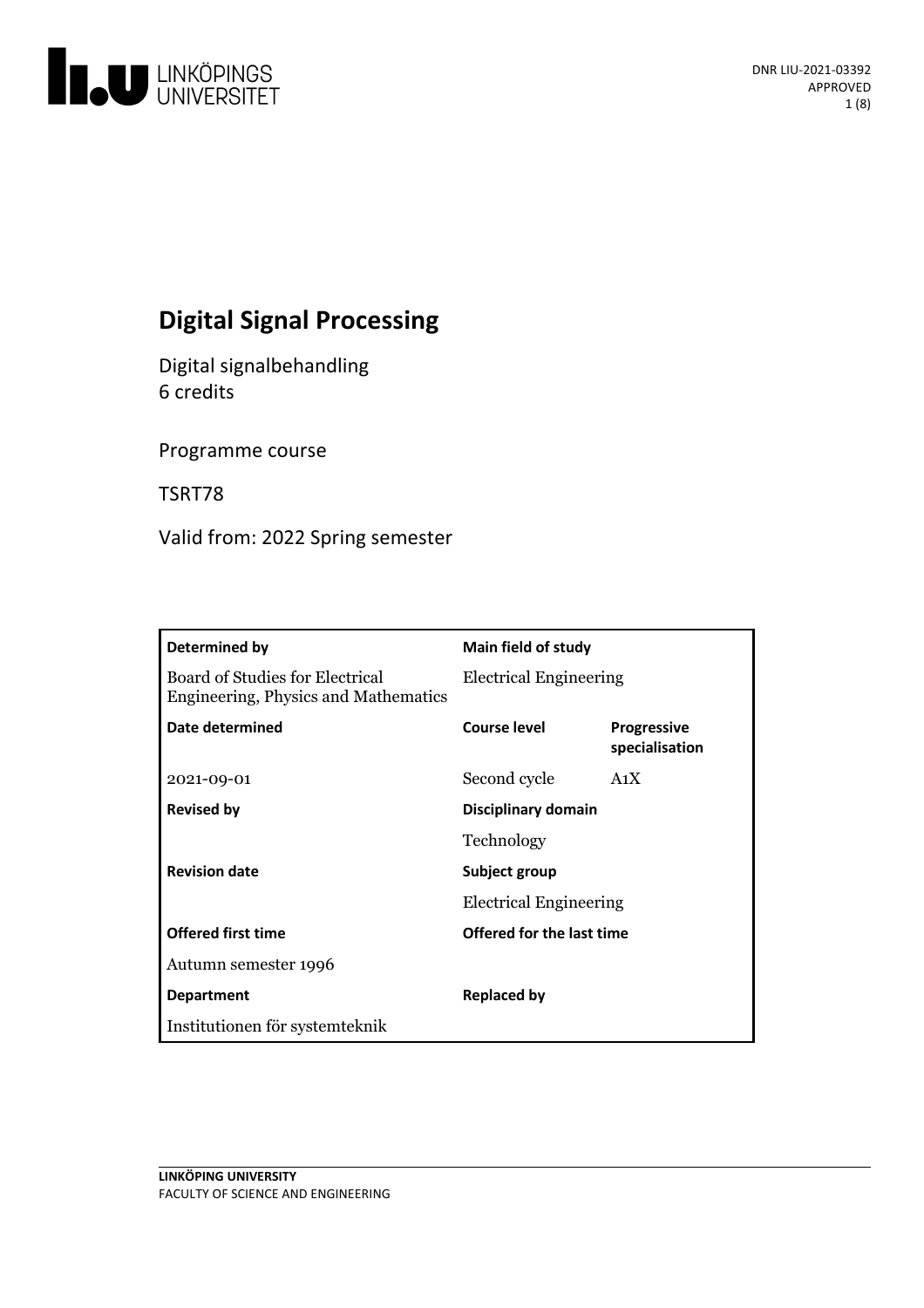# Course offered for

- Master of Science in Applied Physics and Electrical Engineering
- Master of Science in Applied Physics and Electrical Engineering International
- Master of Science in Computer Science and Engineering
- Master of Science in Industrial Engineering and Management
- Master of Science in Biomedical Engineering
- Master of Science in Mechanical Engineering
- Master of Science in Industrial Engineering and Management International
- Master's Programme in Communication Systems

## Prerequisites

Signal Theory, Signals and Systems.

## Intended learning outcomes

The student should after the course have the ability to describe the most important methods and algorithms for signal processing, and be able to apply these on signals of various kinds. More specifically, after the course the student should have the ability to

- Compute the discrete Fourier transform (DFT) and understand scaling
- effects and practical limitations implied by finite data length and sampling.<br>• Use the DFT for filtering and know how circular convolution is avoided.<br>• Explain the basic signal models and their relationship.<br>• Perform tr
- 
- understand the compromise between resolution and noise suppression.<br>• Describe the theory for model estimation, and be able to apply algorithms
- for this purpose and validate an estimated model.<br>• Describe the basics in optimal filtering and be able to compute a Wiener
- filter for simple examples.
- Describe the premises for Kalman filtering, and be able to apply a Kalman filter to data and tune it to compromise tracking speed, transient behavior
- Describe the most important adaptive filters, some common applications, and be able to apply and tune an adaptive filter to compromise parameter tracking speed and noise suppression.

## Course content

Transforms of signals and systems, in particular the discrete Fourier transform. Spectral analysis. Filter design. Modelling of signals. Filter design using statistical theory, Wiener and Kalman filters. Methods and applications in adaptive filtering, for example noise cancelling.

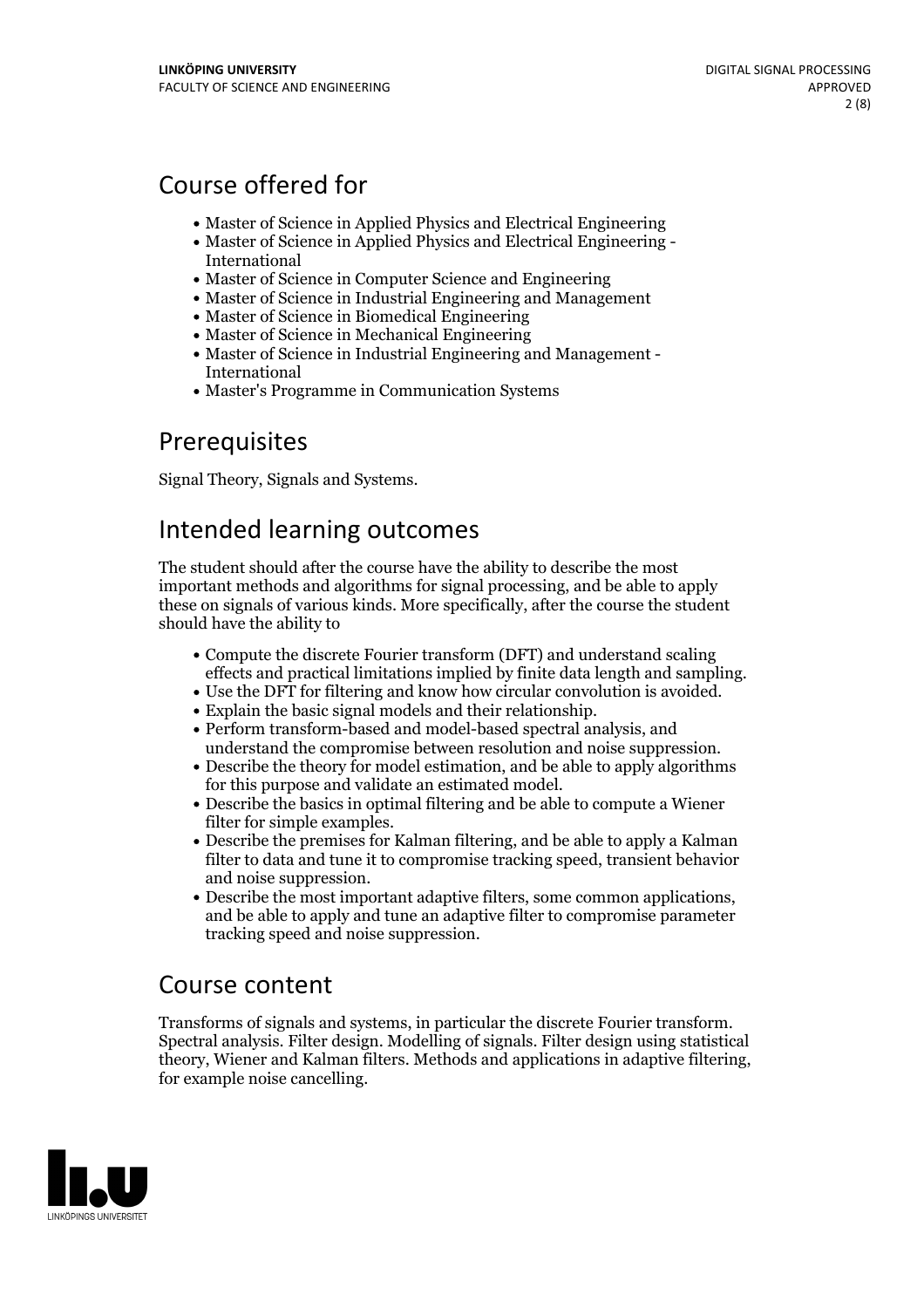# Teaching and working methods

The course is organized in lectures/classes and laboratory work.

## Examination

|                                                                        | KTR1 Optional Homework Assignments | $o$ credits $U, G$     |  |  |
|------------------------------------------------------------------------|------------------------------------|------------------------|--|--|
|                                                                        | DAT1 Written/Computer Examination  | $5$ credits U, 3, 4, 5 |  |  |
|                                                                        | LAB1 Laboratory Work               | 1 credits U.G          |  |  |
| Optional homework assignments can give bonus points on the final exam. |                                    |                        |  |  |

## Grades

Four-grade scale, LiU, U, 3, 4, 5

# Other information

Supplementary courses: Sensor fusion

### **About teaching and examination language**

The teaching language is presented in the Overview tab for each course. The examination language relates to the teaching language as follows:

- If teaching language is "Swedish", the course as a whole could be given in Swedish, or partly in English. Examination language is Swedish, but parts
- of the examination can be in English. If teaching language is "English", the course as <sup>a</sup> whole is taught in English. Examination language is English. If teaching language is "Swedish/English", the course as <sup>a</sup> whole will be
- taught in English if students without prior knowledge of the Swedish language participate. Examination language is Swedish or English depending on teaching language.

## **Other**

The course is conducted in a manner where both men's and women's experience and knowledge are made visible and developed.

The planning and implementation of a course should correspond to the course syllabus. The course evaluation should therefore be conducted with the course syllabus as a starting point.

If special circumstances prevail, the vice-chancellor may in a special decision specify the preconditions for temporary deviations from this course syllabus, and delegate the right to take such decisions.

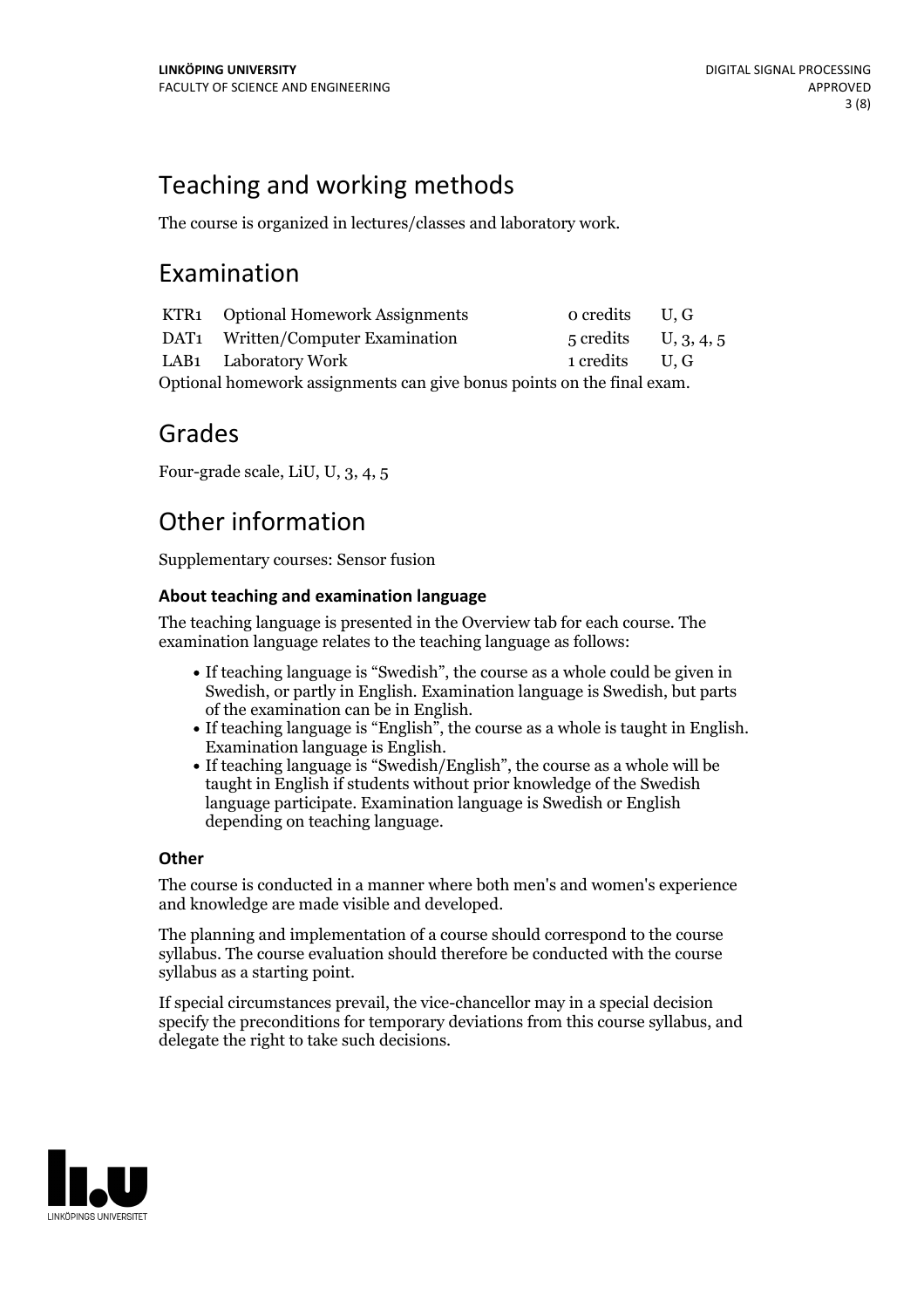# **Common rules**

### Course syllabus

A syllabus must be established for each course. The syllabus specifies the aim and contents of the course, and the prior knowledge that a student must have in order to be able to benefit from the course.

## Timetabling

Courses are timetabled after a decision has been made for this course concerning its assignment to a timetable module.

### Interruption in and deregistration from a course

The LiU decision, Guidelines concerning confirmation of participation in education (Dnr LiU-2020-02256), states that interruptions in study are to be recorded in Ladok. Thus, all students who do not participate in a course for which they have registered must record the interruption, such that the registration on the course can be removed. Deregistration from or interrupting a course is carried out using <sup>a</sup> web-based form: https://www.lith.liu.se/for- [studenter/kurskomplettering?l=en.](https://www.lith.liu.se/for-studenter/kurskomplettering?l=en)

## Cancelled courses and changes to the course syllabus

Courses with few participants (fewer than 10) may be cancelled or organised in a manner that differs from that stated in the course syllabus. The Dean is to deliberate and decide whether a course is to be cancelled or changed from the course syllabus.

## Guidelines relating to examinations and examiners

For details, see Guidelines for education and examination for first-cycle and second-cycle education at Linköping University, Dnr LiU-2020-04501 [\(http://styrdokument.liu.se/Regelsamling/VisaBeslut/917592\)](http://styrdokument.liu.se/Regelsamling/VisaBeslut/917592).

An examiner must be employed as a teacher at LiU according to the LiU Regulations for Appointments, Dnr LiU-2021-01204 [\(https://styrdokument.liu.se/Regelsamling/VisaBeslut/622784](https://styrdokument.liu.se/Regelsamling/VisaBeslut/622784)). For courses in second-cycle, the following teachers can be appointed as examiner: Professor (including Adjunct and Visiting Professor), Associate Professor (including Adjunct), Senior Lecturer (including Adjunct and Visiting Senior Lecturer), Research Fellow, or Postdoc. For courses in first-cycle, Assistant Lecturer (including Adjunct and Visiting Assistant Lecturer) can also be appointed as examiner in addition to those listed for second-cycle courses. In exceptional cases, a Part-time Lecturer can also be appointed as an examiner at both first- and second cycle, see Delegation of authority for the Board of Faculty of Science and Engineering.

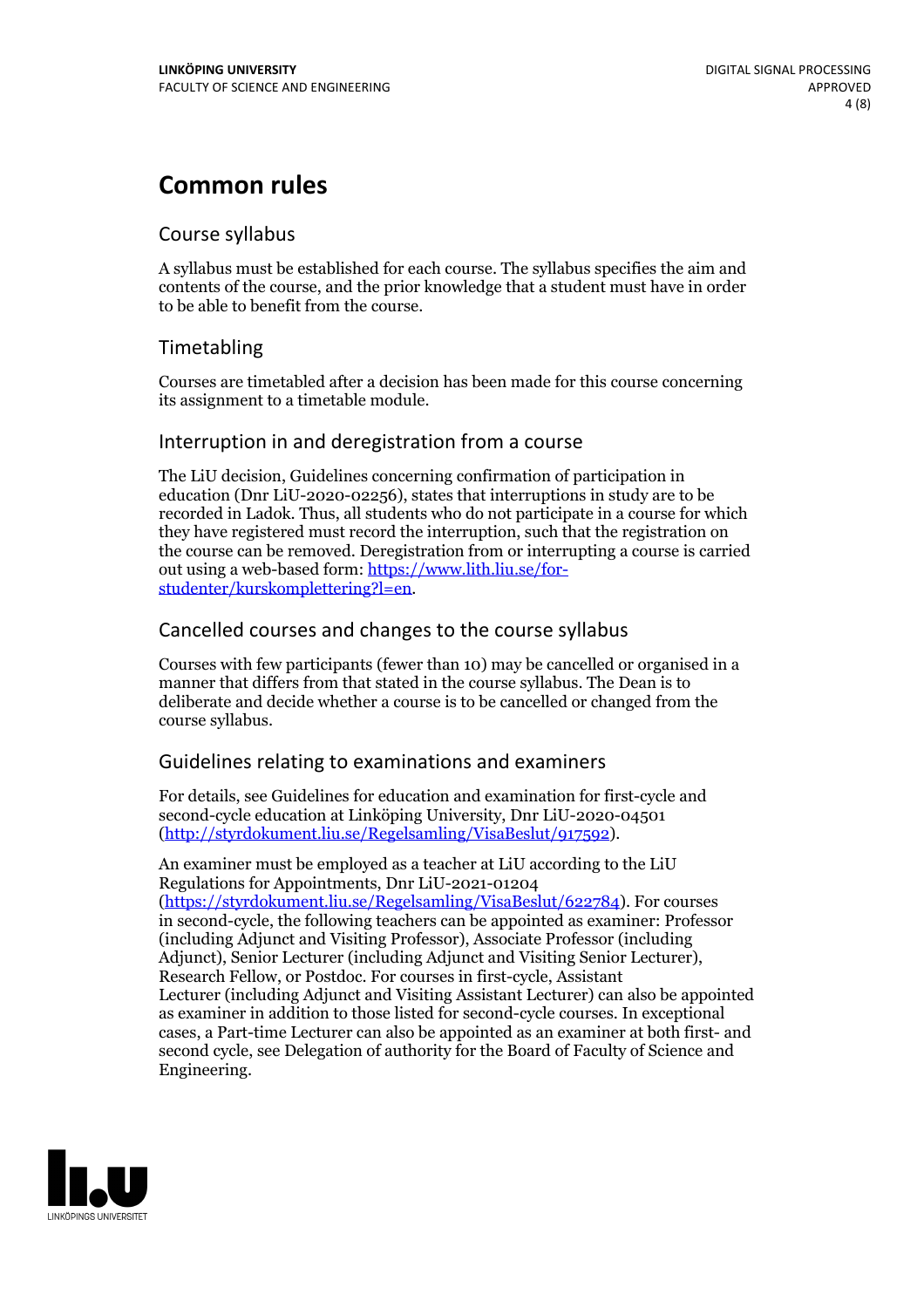## Forms of examination

#### **Principles for examination**

Written and oral examinations and digital and computer-based examinations are held at least three times a year: once immediately after the end of the course, once in August, and once (usually) in one of the re-examination periods. Examinations held at other times are to follow a decision of the faculty programme board.

Principles for examination scheduling for courses that follow the study periods:

- courses given in VT1 are examined for the first time in March, with re-examination in June and August
- courses given in VT2 are examined for the first time in May, with re-examination in August and October
- courses given in HT1 are examined for the first time in October, with re-examination in January and August
- courses given in HT2 are examined for the first time in January, with re-examination in March and in August.

The examination schedule is based on the structure of timetable modules, but there may be deviations from this, mainly in the case of courses that are studied and examined for several programmes and in lower grades (i.e. 1 and 2).

Examinations for courses that the faculty programme board has decided are to be held in alternate years are held three times during the school year in which the course is given according to the principles stated above.

Examinations for courses that are cancelled orrescheduled such that they are not given in one or several years are held three times during the year that immediately follows the course, with examination scheduling that corresponds to the scheduling that was in force before the course was cancelled or rescheduled.

When a course, or a written examination (TEN, DIT, DAT), is given for the last time, the regular examination and two re-examinations will be offered. Thereafter, examinations are phased out by offering three examinations during the following academic year at the same times as the examinations in any substitute course. If there is no substitute course, three examinations will be offered during re- examination periods during the following academic year. Other examination times are decided by the faculty programme board. In all cases above, the examination is also offered one more time during the academic year after the following, unless the faculty programme board decides otherwise. In total, 6 re-examinations are offered, of which 2 are regular re-examinations. In the examination registration system, the examinations given for the penultimate time and the last time are denoted.

If a course is given during several periods of the year (for programmes, or on different occasions for different programmes) the faculty programme board or boards determine together the scheduling and frequency of re-examination occasions.

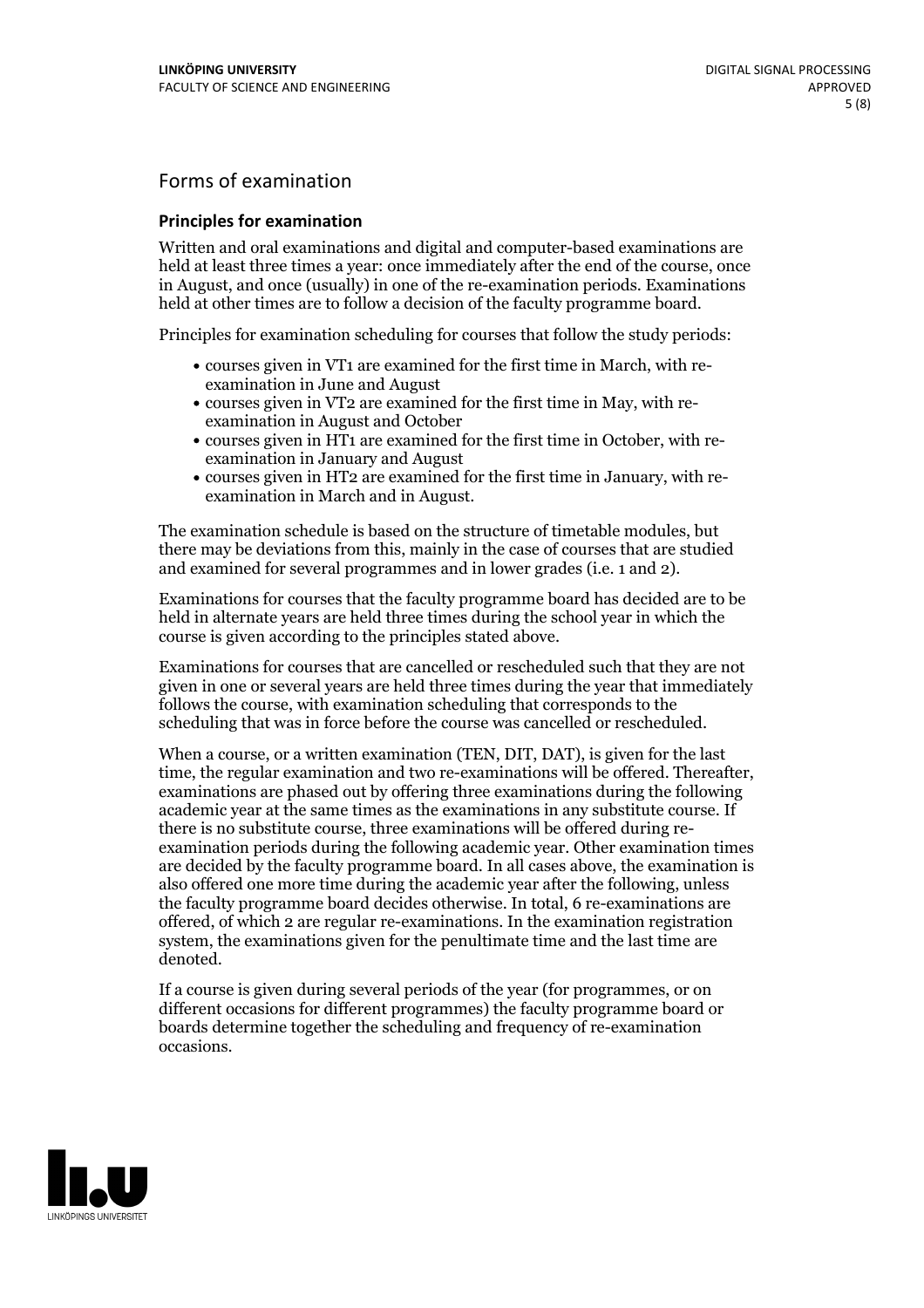#### **Retakes of other forms of examination**

Regulations concerning retakes of other forms of examination than written examinations and digital and computer-based examinations are given in the LiU guidelines for examinations and examiners, [http://styrdokument.liu.se/Regelsamling/VisaBeslut/917592.](http://styrdokument.liu.se/Regelsamling/VisaBeslut/917592)

#### **Course closure**

For Decision on Routines for Administration of the Discontinuation of Educational Programs, Freestanding Courses and Courses in Programs, see DNR LiU-2021-04782. After a decision on closure and after the end of the discontinuation period, the students are referred to a replacement course (or similar) according to information in the course syllabus or programme syllabus. If a student has passed some part/parts of a closed program course but not all, and there is an at least partially replacing course, an assessment of crediting can be made. Any crediting of course components is made by the examiner.

#### **Registration for examination**

In order to take an written, digital or computer-based examination, registration in advance is mandatory, see decision in the university's rule book [https://styrdokument.liu.se/Regelsamling/VisaBeslut/622682.](https://styrdokument.liu.se/Regelsamling/VisaBeslut/622682) An unregistered student can thus not be offered a place. The registration is done at the Student Portal or in the LiU-app during the registration period. The registration period opens 30 days before the date of the examination and closes 10 days before the date of the examination. Candidates are informed of the location of the examination by email, four days in advance.

#### **Code of conduct for students during examinations**

Details are given in a decision in the university's rule book: <http://styrdokument.liu.se/Regelsamling/VisaBeslut/622682>.

#### **Retakes for higher grade**

Students at the Institute of Technology at LiU have the right to retake written examinations and digital and computer-based examinations in an attempt to achieve a higher grade. This is valid for all examination components with code "TEN", "DIT" and "DAT". The same right may not be exercised for other examination components, unless otherwise specified in the course syllabus.

A retake is not possible on courses that are included in an issued degree diploma.

#### **Grades**

The grades that are preferably to be used are Fail (U), Pass (3), Pass not without distinction  $(4)$  and Pass with distinction  $(5)$ .

- Grades U, 3, 4, 5 are to be awarded for courses that have written or digital examinations.<br>• Grades Fail (U) and Pass (G) may be awarded for courses with a large
- degree of practical components such as laboratory work, project work and

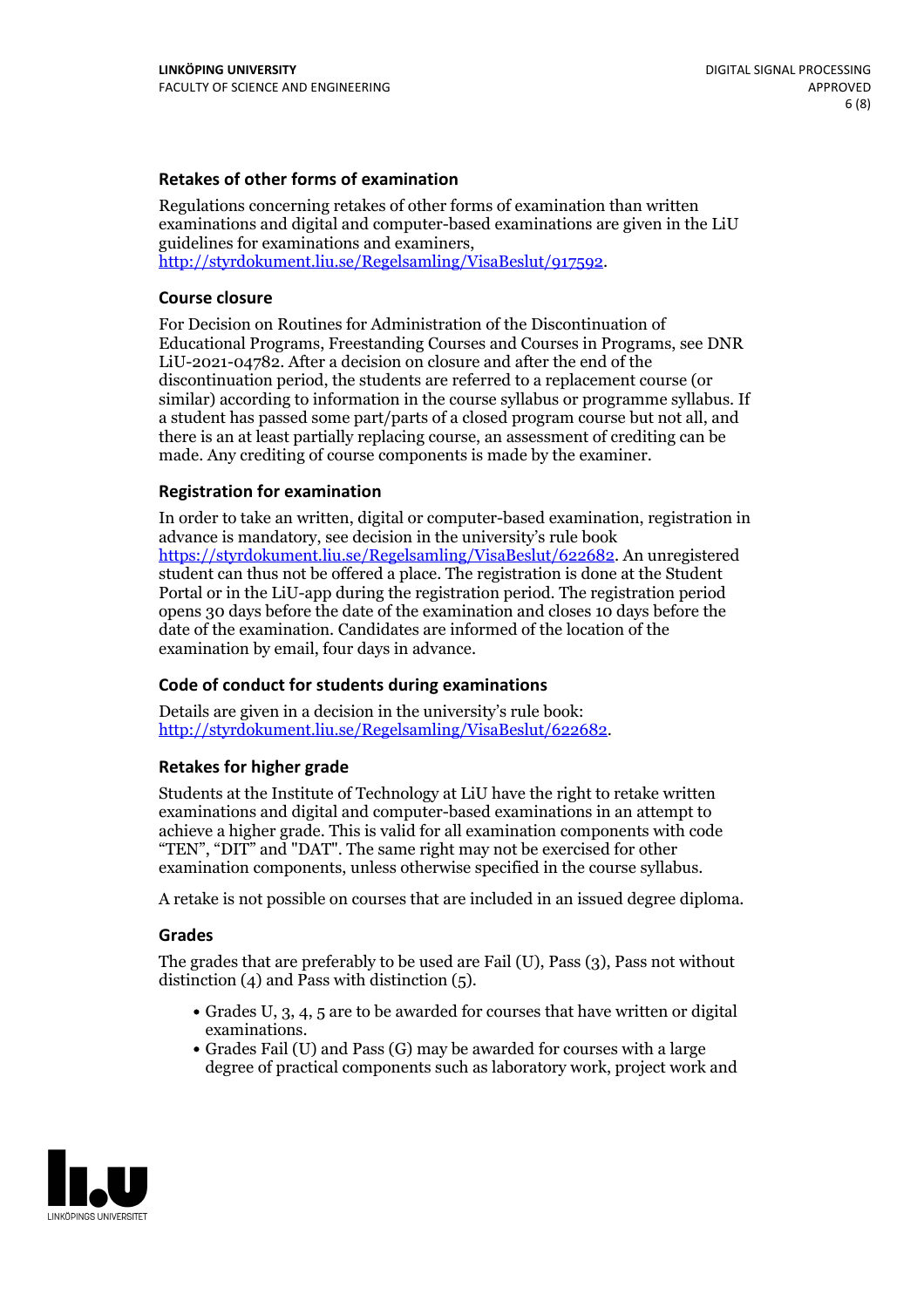group work.<br>• Grades Fail (U) and Pass (G) are to be used for degree projects and other independent work.

### **Examination components**

The following examination components and associated module codes are used at the Faculty of Science and Engineering:

- Grades U, 3, 4, 5 are to be awarded for written examinations (TEN) and
- digital examinations (DIT).<br>• Examination components for which the grades Fail (U) and Pass (G) may be awarded are laboratory work (LAB), project work (PRA), preparatory written examination (KTR), digital preparatory written examination (DIK), oral examination (MUN), computer-based examination (DAT), home
- assignment (HEM), and assignment (UPG).<br>• Students receive grades either Fail (U) or Pass (G) for other examination components in which the examination criteria are satisfied principally through active attendance such as tutorial group (BAS) or examination item
- (MOM).<br>• Grades Fail (U) and Pass (G) are to be used for the examination components Opposition (OPPO) and Attendance at thesis presentation (AUSK) (i.e. part of the degree project).

In general, the following applies:

- 
- Mandatory course components must be scored and given <sup>a</sup> module code. Examination components that are not scored, cannot be mandatory. Hence, it is voluntary to participate in these examinations, and the voluntariness must be clearly stated. Additionally, if there are any associated conditions to
- the examination component, these must be clearly stated as well.<br>• For courses with more than one examination component with grades U,3,4,5, it shall be clearly stated how the final grade is weighted.

For mandatory components, the following applies (in accordance with the LiU Guidelines for education and examination for first-cycle and second-cycle education at Linköping University,<br>[http://styrdokument.liu.se/Regelsamling/VisaBeslut/917592\)](http://styrdokument.liu.se/Regelsamling/VisaBeslut/917592):

If special circumstances prevail, and if it is possible with consideration of the nature of the compulsory component, the examiner may decide to replace the compulsory component with another equivalent component.

For possibilities to alternative forms of examinations, the following applies (in accordance with the LiU Guidelines for education and examination for first-cycle [http://styrdokument.liu.se/Regelsamling/VisaBeslut/917592\)](http://styrdokument.liu.se/Regelsamling/VisaBeslut/917592):

If the LiU coordinator for students with disabilities has granted a student the right to an adapted examination for a written examination in an examination hall, the student has the right to it.